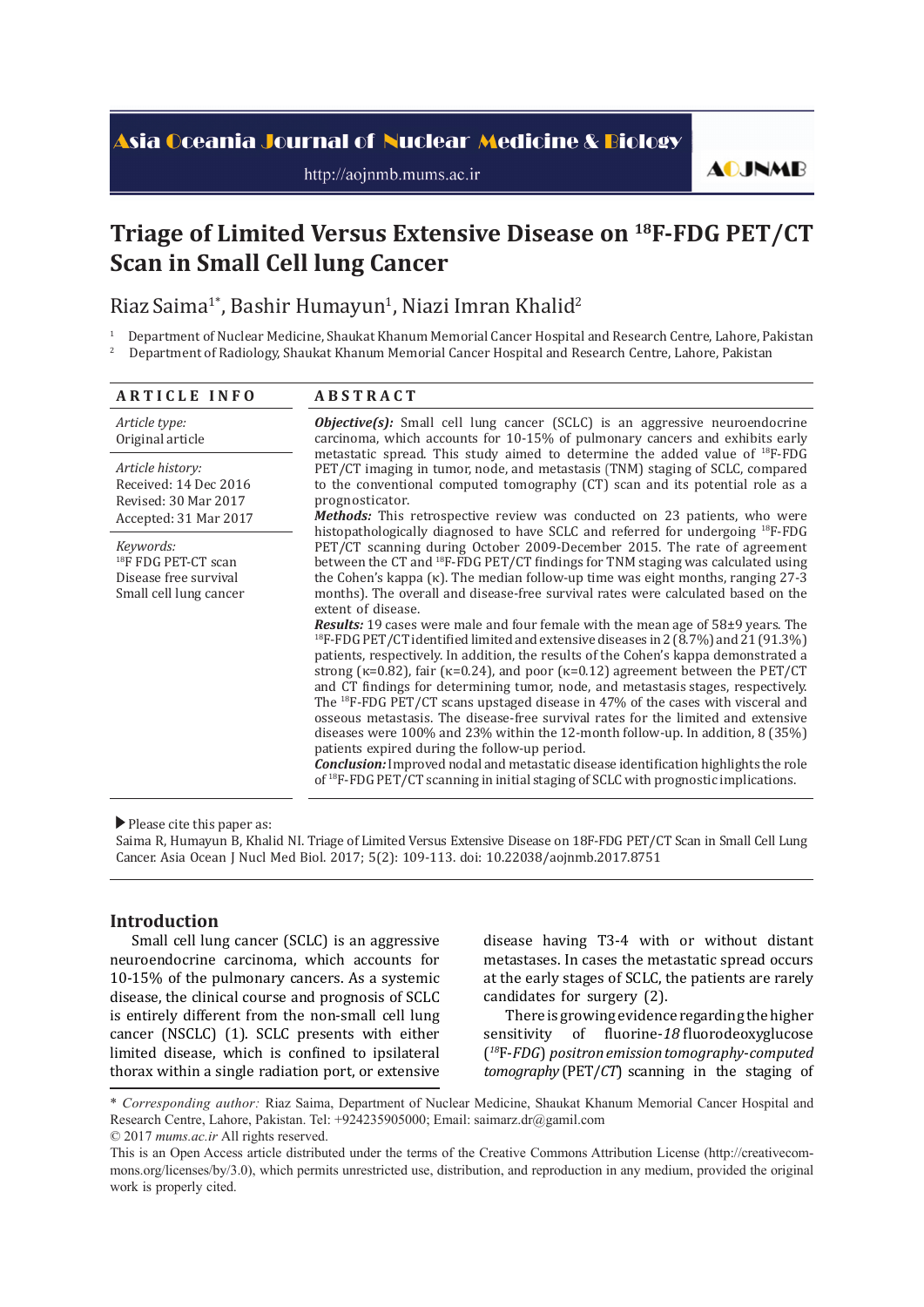pulmonary cancer, compared with the conventional imaging to triage the surgical candidates. However, limited data is available for SCLC staging through PET/CT scanning in comparison to the NSCLC since most of these patients are not surgical candidates (3).

With this background in mind, the present study aimed to determine the added value of 18F-FDG PET/CT in tumor, node, and metastasis (TNM) staging of SCLC as compared to the conventional CT scan and its potential role as a prognosticator.

#### **Methods**

#### *Patient population*

This retrospective review was conducted on all consecutive patients referred for 18F-FDG PET/CT baseline staging within October 2009-December 2015. Based on the histopathological studies, a total of 23 cases were identified to suffer from SCLC. All the patients underwent conventional contrast-enhanced CT of the chest/abdomen and integrated whole-body 18F-FDG PET/CT scans. The data set comprised of 19 males and 4 females with the mean age of 58±9 years. The initial conventional contrast-enhanced CT scan of each patient was available for comparison.

# *18F FDG PET/CT scanning*

All patients underwent 18F-FDG PET/CT scanning 60 min after receiving 300 MBq 18F-FDG through intravenous injection. Fasting of at least 4 h prior to the injection was assured in all the patients. The image acquisition was performed by a dedicated PET/CT scanner (Phillips Gemini TOF) with 8-9 bed positions (3 min for each position). The CT scan was acquired over 1 min with a voltage of 70-140 kVp and a tube current of 80 mA. Both corrected and uncorrected PET images were evaluated in the visual assessment and *standardized uptake value* (SUV) estimation of metabolic activity.

#### *Disease staging*

The TNM staging was determined using the diagnostic CT and PET/CT scans (4). The disease confined to one hemi-thorax with regional lymph nodes, which could be covered by tolerable radiotherapy fields was categorized as limited disease. On the other hand, the disease beyond single hemi-thorax with or without contralateral adenopathy, pulmonary nodularity, or distant metastasis was labeled as extensive disease.

#### *Statistical analysis*

The data were presented in terms of frequency and percentage, where applicable. The

Cohen's kappa (κ) was applied to determine the degree of agreement between the results of the 18F-FDG PET/CT and CT scans for tumor, nodal, and metastatic stage status of SCLS. The Chi-square test was employed to evaluate the significance of difference between the results of the diagnostic CT and 18F-FDG PET/CT scans. P-values less than 0.05 was considered statistically significance.

# **Results**

# *Tumor staging*

Out of the 23 patients, 3 (13%), 3 (13%), and 17 (74%) cases were staged T2, T3, and T4, respectively. The 18F-FDG PET/CT upstaged tumor in three cases. Furthermore, there was a strong agreement between the 18F-FDG PET/CT and CT scans for determining the T stage  $(\kappa=0.82)$ .

#### *Nodal staging*

Regarding the nodal stages, 3 (13%), 3 (13%), and 17 (74%) patients were identified to be at N0, N2, and N3, respectively. The 18F-FDG PET/CT imaging upstaged the nodal disease in 10 patients as compared to the CT scan. The weighted κ values revealed a fair degree of agreement between the PET/CT and CT results  $(\kappa=0.24)$ .

# *Metastatic staging*

The 18F-FDG PET/CT scan showed metastatic disease in 15 (65%) patients. In comparison to CT scan, additional metastasis to bone (39%), brain  $(4%)$ , liver  $(17%)$ , and adrenal glands  $(8.7%)$  were identified on the PET/CT scans. In addition, no agreement was observed between the results of <sup>18</sup>F-FDG PET/CT and CT scans for M staging ( $κ=0.12$ ).

#### *Overall staging*

The <sup>18</sup>F-FDG PET/CT imaging identified TNM stages I (n=2), III (n=6), and IV (n=15). Out of the 23 patients, 21 (91.3%) cases had extensive disease, and 2 (8.7%) subjects had limited disease. The 18F-FDG PET/CT scan upstaged disease in 11 (47%) patients with visceral and osseous metastasis, compared to the diagnostic CT scan. Out of these 11 cases, 5 (45%) patients were upstaged from limited disease to extensive disease (P=0.08). The details of TNM staging on diagnostic CT and 18F-FDG PET/CT scans are displayed in tables 1 and 2.

Based on the disease stage, 3, 7, and 13 patients underwent surgical resection, chemotherapy followed by radiotherapy, palliative chemotherapy respectively. Furthermore, the management of five patients were changed from curative to palliative treatment.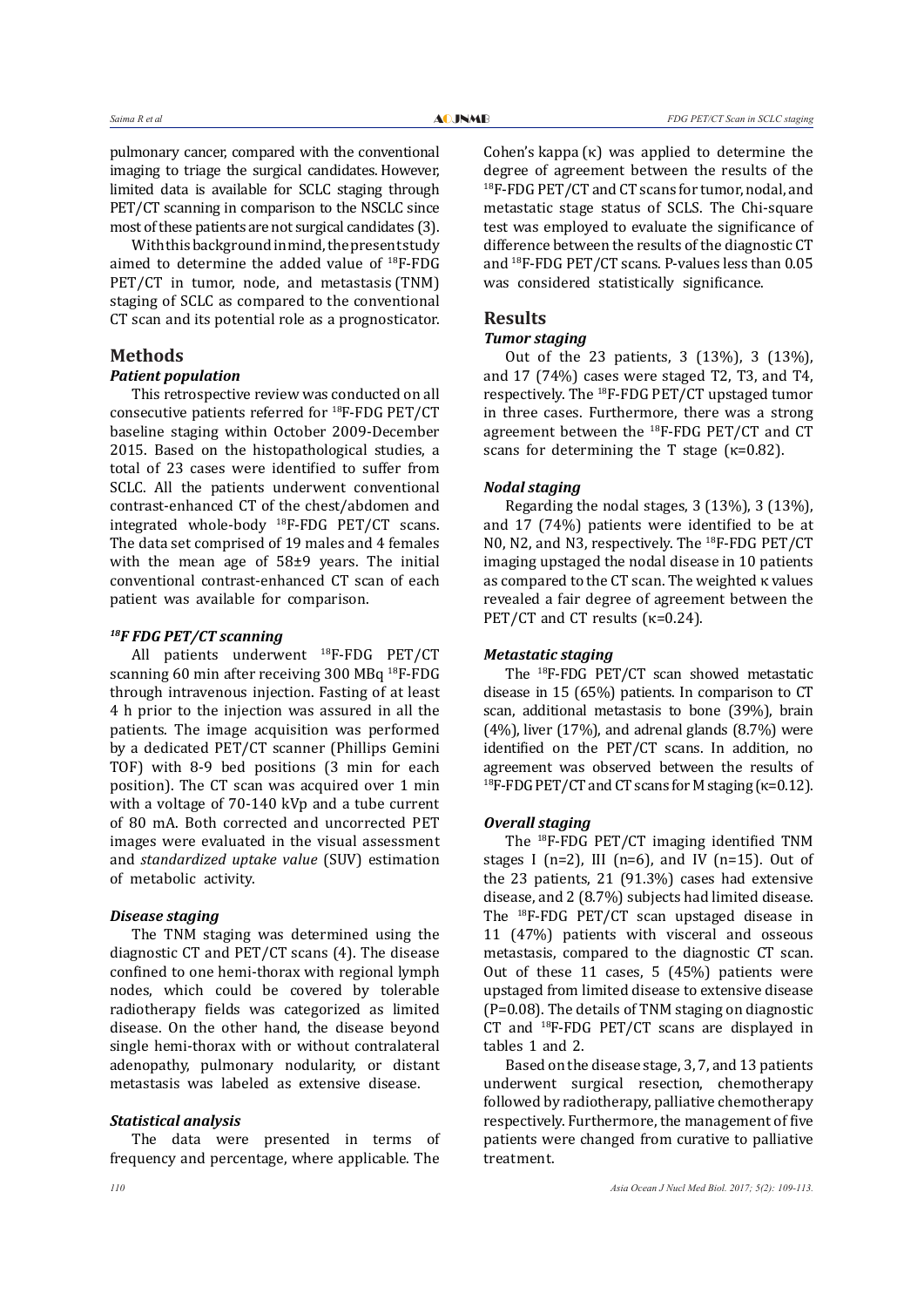| Sr.No          | <b>TNM</b><br><b>Diagnostic CT</b> | <b>TNM</b><br><b>PET-CT</b> | <b>TNM Upstaged on</b><br><b>PET-CT</b> | Disease Status at 12 months' follow-up |
|----------------|------------------------------------|-----------------------------|-----------------------------------------|----------------------------------------|
| $\mathbf{1}$   | T4 N2 M0                           | T4 N2 M0                    | N <sub>o</sub>                          | Alive with disease                     |
| $\sqrt{2}$     | T3 N3 M0                           | T3 N3 M0                    | N <sub>o</sub>                          | Alive with disease                     |
| 3              | T3 N1 M0                           | T4 N2 M1b                   | Yes                                     | Dead                                   |
| $\overline{4}$ | T4 N3 M0                           | T4 N3 M0                    | N <sub>o</sub>                          | Alive with disease                     |
| 5              | T3 N1 M0                           | T4 N3 M1b                   | Yes                                     | Dead                                   |
| 6              | <b>T2 N0 M0</b>                    | <b>T2 N0 M0</b>             | N <sub>o</sub>                          | Alive and disease free                 |
| $\overline{7}$ | T4 N2 M1b                          | T4 N3 M1b                   | N <sub>o</sub>                          | Alive with disease                     |
| 8              | <b>T2 N0 M0</b>                    | <b>T2 N0 M0</b>             | N <sub>o</sub>                          | Alive and disease free                 |
| 9              | T4 N3 M0                           | T4 N3 M1b                   | Yes                                     | Dead                                   |
| 10             | <b>T2 N2 M0</b>                    | <b>T2 N3 M0</b>             | Yes                                     | Alive with disease                     |
| 11             | <b>T3 N0 M0</b>                    | T3 N2 M1b                   | Yes                                     | Dead                                   |
| 12             | T3 N1 M0                           | T4 N3 M1b                   | Yes                                     | Dead                                   |
| 13             | T3 N3 M0                           | T3 N3 M1b                   | Yes                                     | Lost to follow-up                      |
| 14             | T4 N3 M0                           | T4 N3 M1b                   | Yes                                     | Dead                                   |
| 15             | T4 N3 M0                           | T4 N3 M0                    | N <sub>o</sub>                          | Alive with disease                     |
| 16             | T4 N3 M0                           | T4 N3 M0                    | N <sub>o</sub>                          | Alive with disease                     |
| 17             | T4 N0 M0                           | T4 N0 M0                    | No                                      | Alive with disease                     |
| 18             | T4 N3 M0                           | T4 N3 M1b                   | Yes                                     | Dead                                   |
| 19             | T4 N2 M1b                          | T4 N3 M1b                   | N <sub>o</sub>                          | Lost to follow-up                      |
| 20             | T4 N3 M0                           | T4 N3 M0                    | N <sub>o</sub>                          | Alive with disease                     |
| 21             | T4 N1 M1a                          | T4 N3 M1b                   | Yes                                     | Alive with disease                     |
| 22             | T4 N3 M0                           | T4 N3 M1b                   | Yes                                     | Lost to follow-up                      |
| 23             | T4 N1 M0                           | T4 N3 M1b                   | Yes                                     | Dead                                   |

#### Table 1. Details of TNM stage on diagnostic CT versus <sup>18</sup>F FDG PET-CT scan

**Table 2.** Disease extent - CT versus 18F FDG PET-CT scan (P=0.08)

| $N = 23$          | rт         | $18$ F FDG PET-CT |
|-------------------|------------|-------------------|
| Limited Disease   | 7(30%)     | 2(8.7%)           |
| Extensive Disease | $16(70\%)$ | $21(91.3\%)$      |

#### *Survival analysis on the basis of PET/CT staging*

The median follow-up time was eight months, ranging 3-27 months. The follow-up was based on the clinical and imaging data. The duration of overall survival was calculated from the time of staging 18F-FDG PET/CT scan. Both of the two patients with limited disease were alive and disease-free during the follow-up period.

In the group with extensive disease, 6 (28.5%) patients were alive with persistent or progressive disease, and 8 (38%) patients expired during the follow-up period. None of these patients achieved disease-free status. Furthermore, three patients were lost to follow-up. Figure 1 displays the overall

disease status at the end of the follow-up period.

# **Discussion**

Accurate staging is the mainstay of the SCLC management. The main aim of the staging workup is to triage the patients who would benefit from surgery. The limited-stage SCLC is considered to be potentially curable, rendering adequate and accurate staging, which is necessary for surgical decision and therapy planning. SCLC commonly metastasizes to bones, liver, brain, and adrenal glands. The standard imaging workup comprises of CT and magnetic resonance imaging scanning (5).

Hybrid 18F-FDG PET/CT scan, carrying dual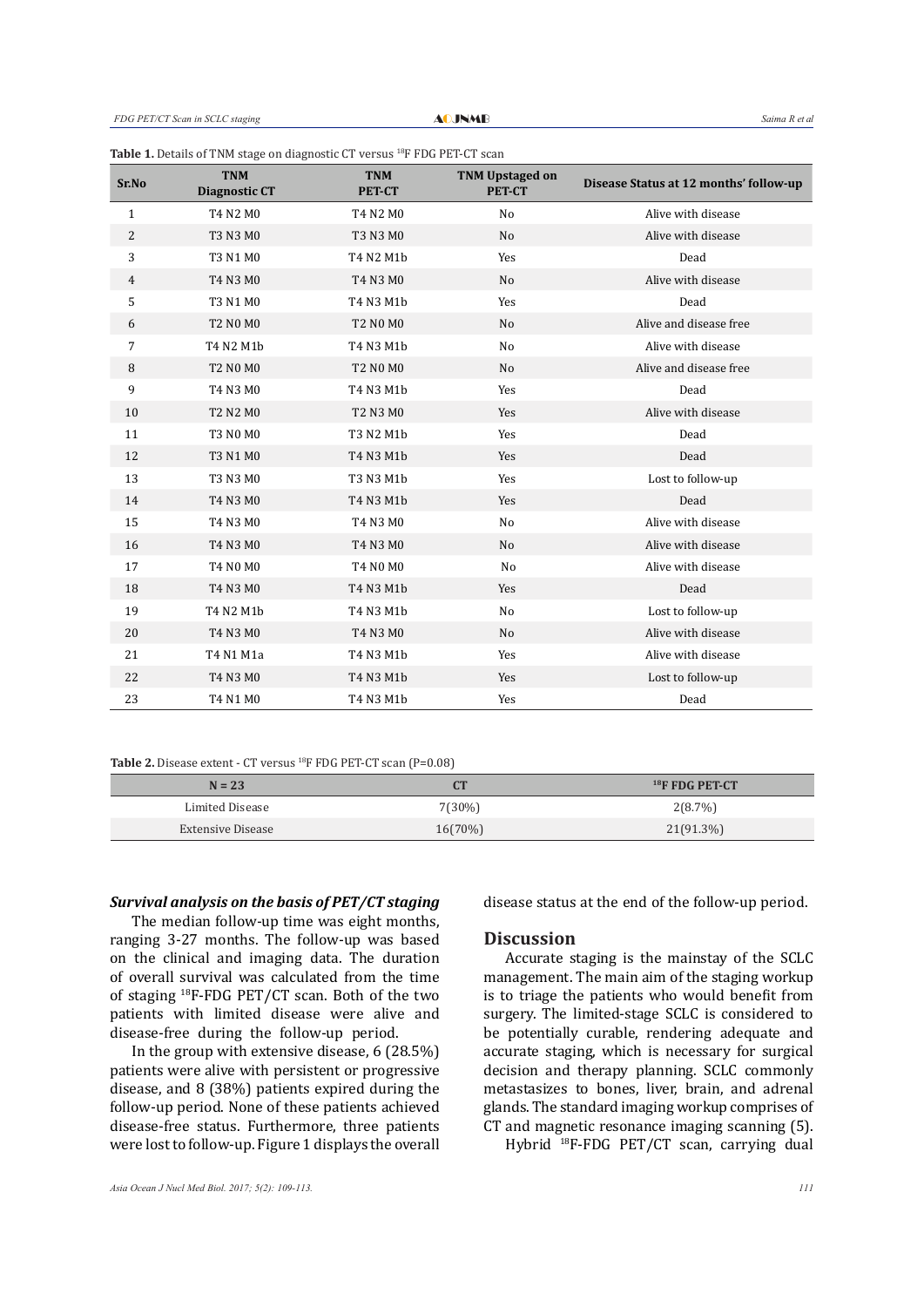

Alive Expired IIII Unknown

Figure 1. Overall survival status based on the disease extent on FDG PET/CT scans

information regarding the metabolic and anatomic status of disease, has been widely incorporated in staging workup for NSCLC lately. However, limited data is available when taking the SCLC in to account. In a meta-analysis conducted by Kalemkerian et al. in 2013, a total of 14 studies were reported evaluating and comparing the pretreatment 18F-FDG PET/CT scanning with conventional imaging. None of the reported literature had a larger SCLC cohort (5-7). Given the limited literature and considering the lack of the related studies in Pakistan, this review was conducted to study the added value or prognostication of PET/ CT scan in the oncological referrals in this country.

The 18F-FDG PET/CT was revealed to have a sensitivity of 100% in tumor staging. The SCLC has a high metabolic activity, taking up FDG radiotracer with high standardized uptake values. This makes the PET/CT scan highly sensitive in terms of the primary tumor localization and determination of its accurate extent  $(8)$ . In our data set, <sup>18</sup>F-FDG PET/CT imaging was found to be better in nodal staging, compared to the conventional CT scanning, which is in line with the literature.

Accurate nodal staging is critical in deciding about the surgical resection of lung. Since nodal status on CT scan is based on the morphology, any node smaller than a centimeter in diameter is disregarded. FDG PET/CT scan has higher diagnostic accuracy in identifying disease in smaller nodes with higher metabolic status since the metabolic changes are known to precede the morphological changes (9, 10). This is applicable to both NSCLC and SCLC.

The present study revealed the superiority of integrated 18F-FDG PET/CT scanning over the CT

imaging in the detection of visceral and osseous metastases. Additional metastases was detected in 11 patients on the PET/CT scans, compared to the conventional CT images (κ=0.12). Likewise, Brink et al. reported higher sensitivity and specificity of 18F-FDG PET/CT scanning when screening for metastatic spread in the SCLC, except for the brain metastases (11). Nevertheless, Fischer et al. showed the 93 % sensitivity and 100% specificity of PET/CT scan in detecting extensive SCLC disease (12).

Out of the 23 patients, upstaged disease in 11 patients led to a change in the management plan with alteration in the general treatment (n=7) or surgical decision (n=5). Kalemkerian et al. has reviewed several studies on the change of SCLC staging based on PET/CT scanning. They reported that the PET/CT findings led to a change in initial management in 28% (range=0-47%) of the patients (5).

We studied the prognostic role of <sup>18</sup>F-FDG PET/ CT scanning in the SCLC. Although we had only two patients with limited disease on baseline scan, the overall survival of limited disease was better than the extensive one. Since the PET/CT scan facilitated the accurate staging of SCLC, the patients with limited disease benefitted from surgical resection and had a disease-free survival of 100% in the 12-month follow-up. However, this rate was 23% in the patients with extensive disease. Azad et al. reported a longer overall survival (18.6 months) in the limited disease, compared to that (5.7 months) in the extensive disease (P<0.0001) (13).

In summary, SCLC is an FDG-avid disease; however, due to the aggressive nature of this disease, the clinical data on validating the use of